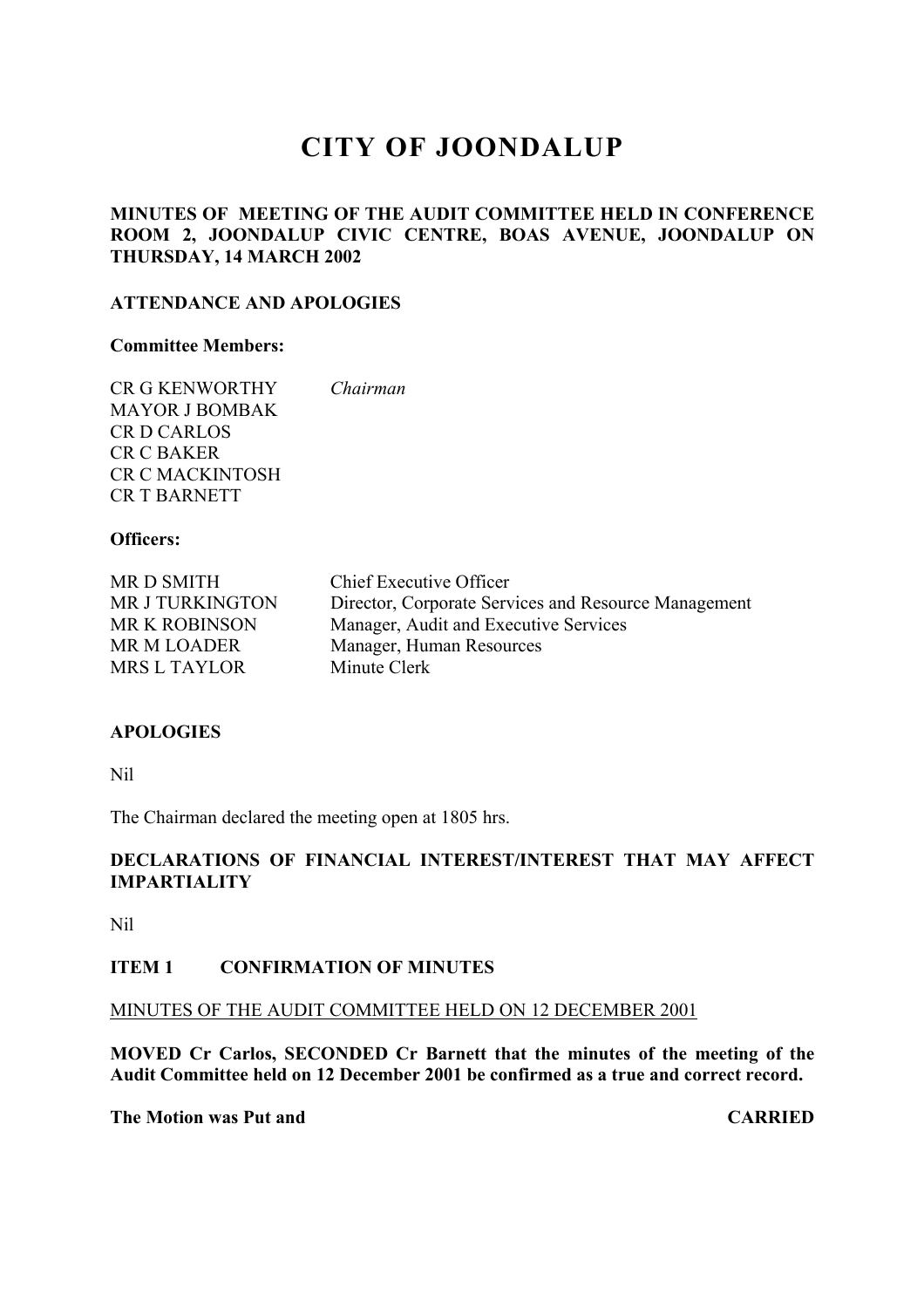**ITEMS OF BUSINESS**

# **ITEM 2 FINANCIAL SYSTEMS - AUDIT- [07882]**

# **WARD - All**

# **PURPOSE**

The purpose of this report is to advise the Audit Committee and Council of the completion of the Financial Management Systems and Procedures Review carried out by Haines Norton, Chartered Accountants and to provide a copy of the report as required under the Local Government (Financial Management) Regulations 1996.

# **EXECUTIVE SUMMARY**

The attached report provides details of the findings of a review of City's Financial Systems and Processes as required under the Local Government (Financial Management) Regulations 1996.

The review was undertaken by an independent firm of chartered accountants that specialise in consulting to local governments. While the findings indicate the City is financially well managed and sound and generally reflects well on the administration, it does indicate some areas where improvement can be achieved.

# **BACKGROUND**

The CEO of a local government is to review the City's Financial Systems and Processes and reporting the findings of that review to the local government, is a statutory requirement under the Local Government (Financial Management) Regulations 1996. The CEO of a local government is also charged with the responsibility of ensuring appropriate systems and procedures are in place to effectively record all financial transactions and facilitate proper management of financial matters in keeping with the various statutes applicable to financial management of a local government.

Accordingly, in December 2001, Haines Norton Chartered Accountants and Consultants to Local Government was engaged to undertake the independent review of the City's Financial Management Systems and Processes and report on the appropriateness and effectiveness of the control environment in place. A copy of the report on financial systems is attached.

# **DETAILS**

# **Statutory Provision:**

Provision of the attached report is in compliance with the requirement under Regulation 5(2)(c) of the Local Government (Financial Management) Regulations 1996 which requires the CEO to:

"undertake reviews of the appropriateness and effectiveness of the financial management systems and procedures of the local government regularly (and not less than once in every 4 financial years) and report to the local government the results of those reviews."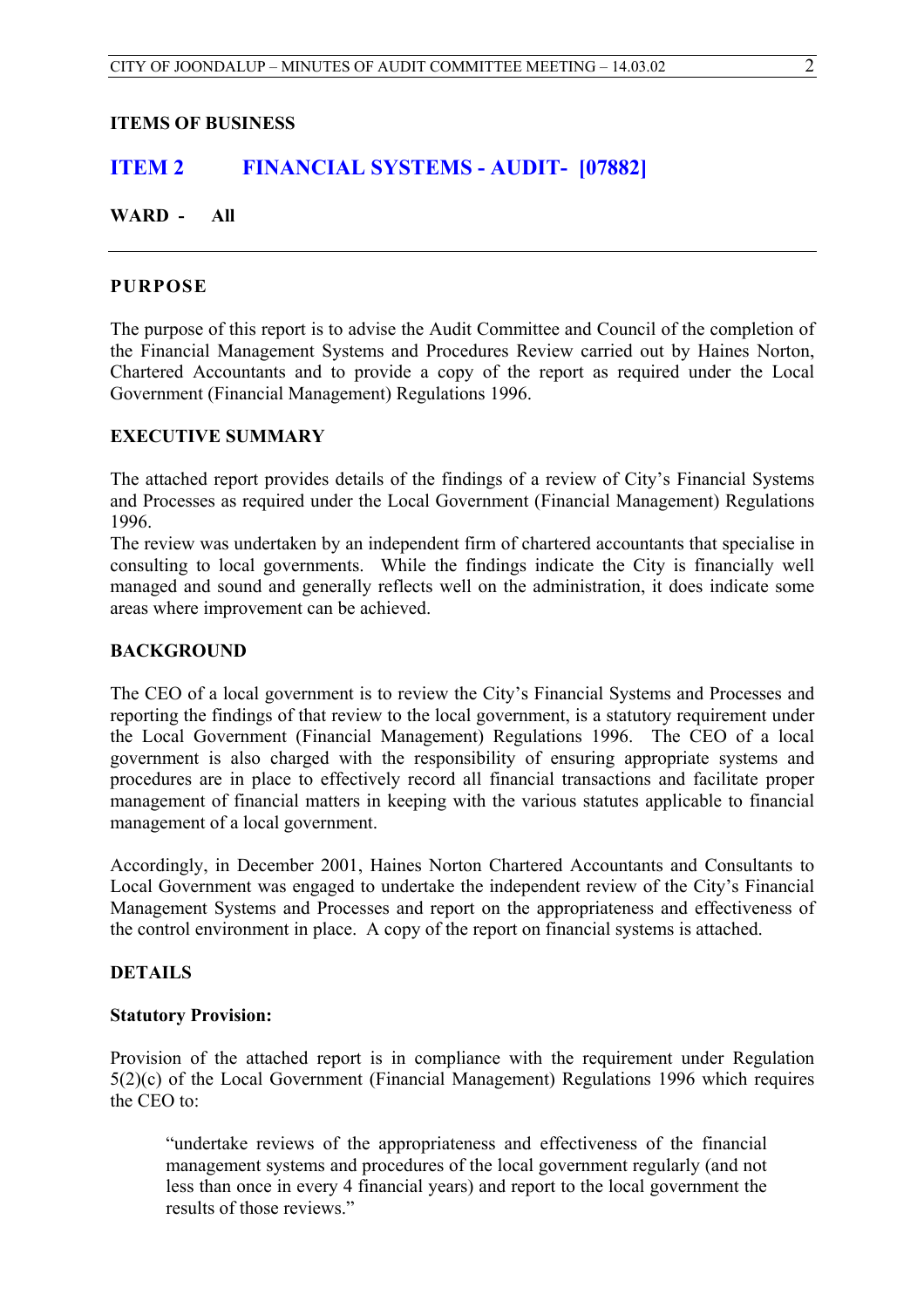#### **COMMENT**

The independent report provided on the City's financial systems and processes is positive to the City and its financial management. Several matters of a minor nature need to be addressed in order to fully comply with Accounting legislation requirements. Positive action has already been initiated to address the two items of concern mentioned in the covering correspondence to the report, being Employee Entitlements Liabilities and General Access Security.

# **VOTING REQUIREMENTS**

Simple Majority

# **MOVED Cr Carlos, SECONDED Cr Baker that it be recommended that Council:**

**1 NOTES the report on the Review of the City's Financial Systems and Processes undertaken by Haines Norton on behalf of the CEO in accordance with Local Government (Financial Management) Regulation 5(2)(c);**

The Chief Executive Officer advised that legal advice is being sought in relation to the applying of the minimum rating on commercial properties with a view to refunding that portion of rates overcharged.

Discussion ensued, during which the Chief Executive Officer advised that Management are also currently investigating formulating a policy in relation to the matter of the accrual of annual leave.

**The Motion was Put and CARRIED** 

# **ITEM 3 STATUTORY COMPLIANCE RETURN - [09492]**

**WARD - All**

# **PURPOSE**

To adopt the completed 2001 Compliance Audit Return.

# **EXECUTIVE SUMMARY**

# **The Joint Certification by the Mayor and the Chief Executive Officer to be read aloud at the meeting of the Council**

*"We, John Bombak being the Mayor and Denis Ian Smith being the appointed Chief Executive Officer of the City of Joondalup hereby certify that:*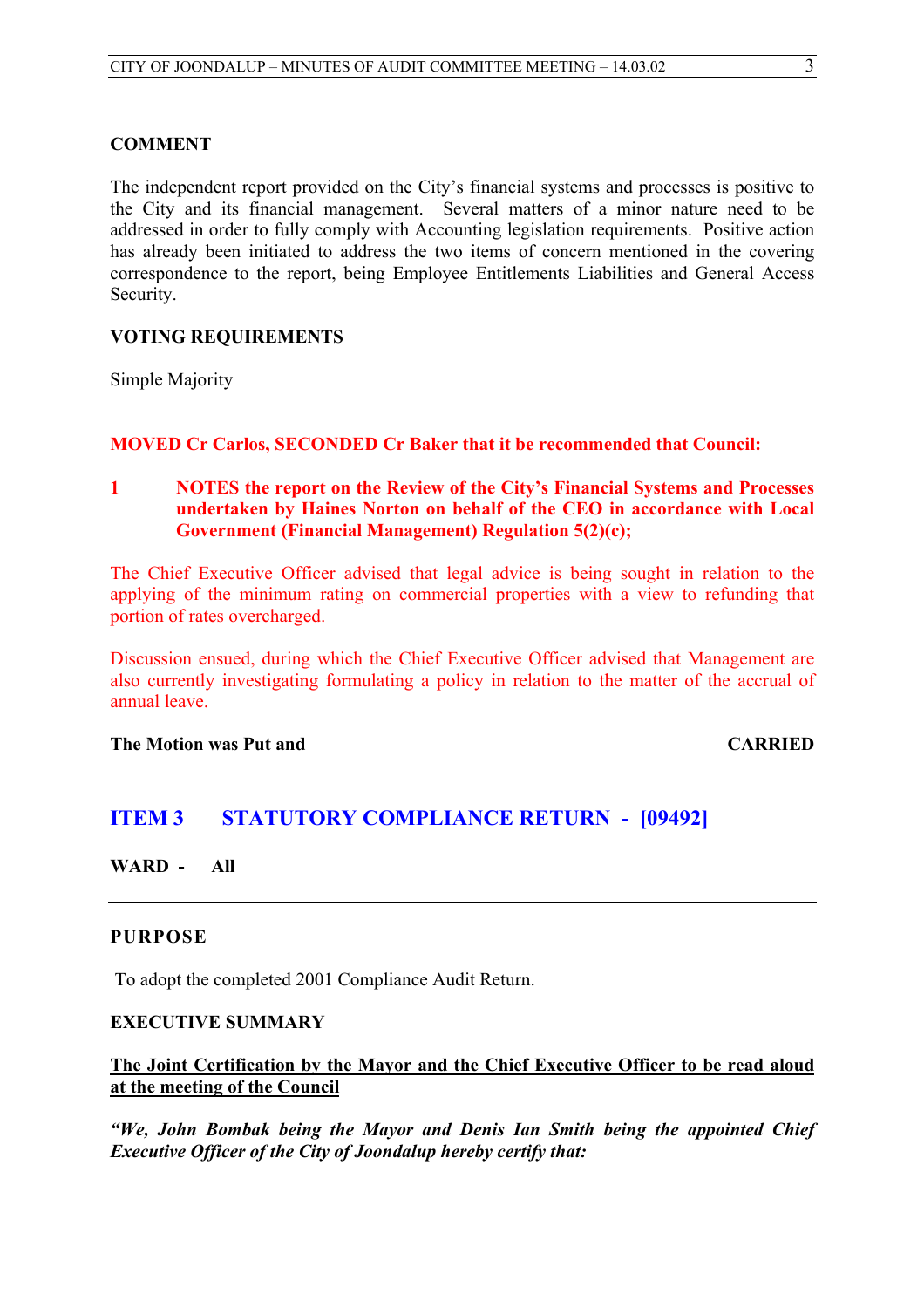*The information contained in Parts A and B of this Return is true and correct to the best of our knowledge.*

*The Return was included in the agenda papers and considered by the Council at the Ordinary Meeting of the Council held in 26 March 2002.*

*The contents of this Certification was read out aloud to the meeting.*

*The particulars of any matters of concern relating to the Return were recorded in the Minutes of the meeting.*

*The Appendix attached to this Return is a true and correct copy of the relevant section(s) of those minutes*

*Subject to the matters of concern raised and recorded, the Council adopted the Compliance Return as the official Return of the Council for the period 1 January 2001 to 31 December 2001."*

The City has completed the Department of Local Government's compliance audit return for the period 1 January 2001 to 31 December 2001.

Presentation of this report and adoption of its recommendations will allow the City to meet all the necessary requirements, which are part of the audit process.

# **BACKGROUND**

Some years ago, the Local Government Department introduced a voluntary statutory compliance assessment as a result of its concerns at the level of non-compliance within the industry.

To ensure requirements of the Local Government Act S.7.13(i) are followed sections 13, 14 and 15 of the Local Government (Audit) Regulations have been amended. This means that there is now a legal requirement to annually complete a Compliance Audit Return and return it to the Local Government Department by 31st March each year.

# **DETAILS**

The City places a high level of importance on being open and accountable and believes that the compliance audit return is a valuable tool to help achieve that outcome. The completed return is an attachment to this report.

To enable the City to meet all of its statutory requirements, performance measures such as the corporate compliance calendar and monthly compliance reports to the executive have been put in place. Along with these organisational measures the business unit initiatives ensure a thorough and ongoing compliance process.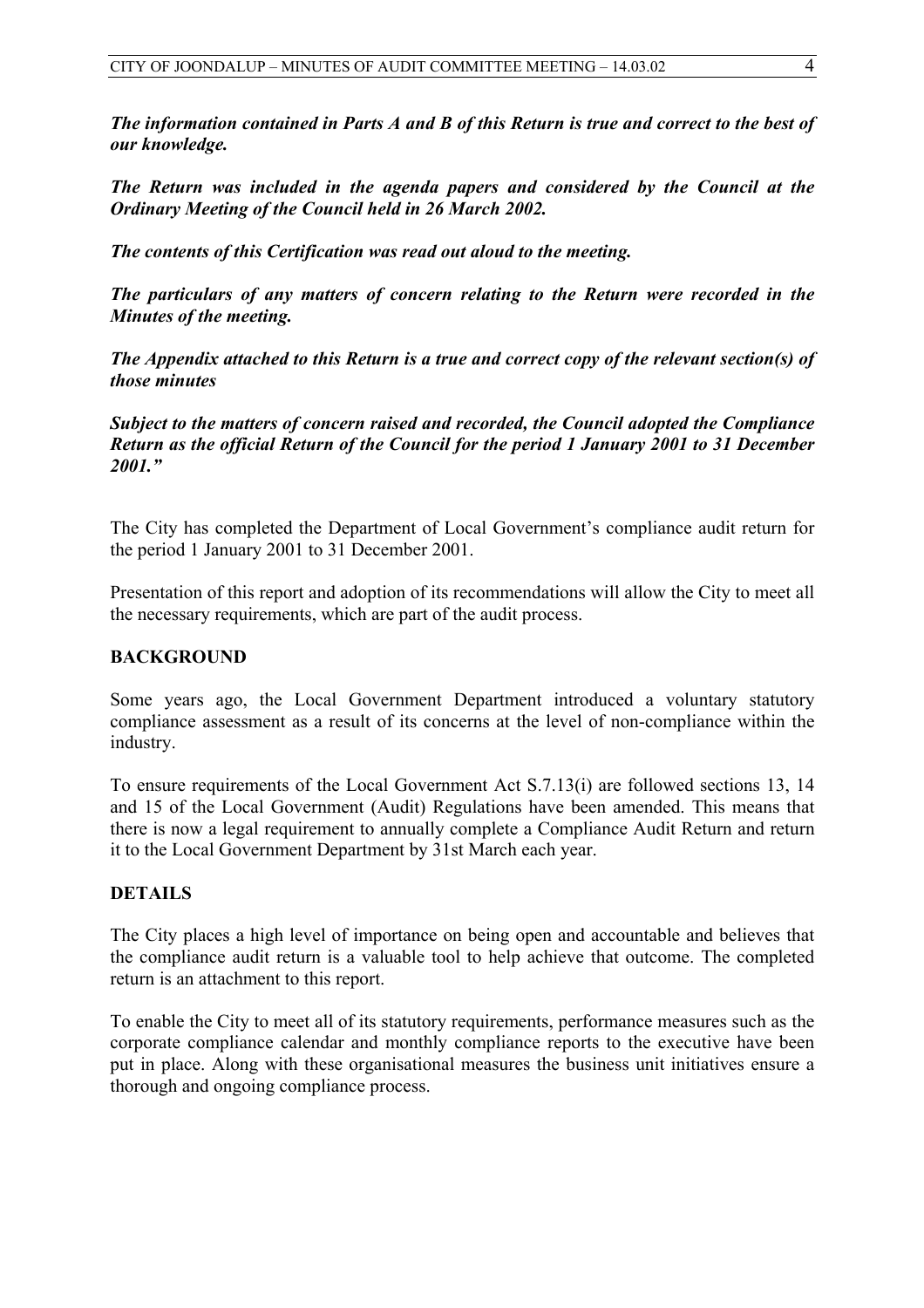With the exception of Clauses 6.21 (Administration), 6.33 (Code of Conduct), 7.3 (Local government employees), 9.5 (Primary Returns), 10.1 (Annual Report) and 12.12 (Rates) the return indicates total compliance. In regards to Clauses 6.21, 6.33, 7.3, 9.5, 10.1 and 12.12 of the return, the following explanatory notes are offered:

# *6.21 - ADMINISTRATION*

With the exception of two minor committee meetings Council complied with this clause. The appropriate officers have been notified and inconsistencies will be rectified to ensure total compliance in the future.

# *6.33 - CODE OF CONDUCT*

The Council is required to review its Code of Conduct within 12 months of each ordinary election (May 2001). At the completion of this return, the Code of Conduct had not been reviewed with a report to be presented to the Council in April 2002.

# *7.3 - LOCAL GOVERNMENT EMPLOYEES*

In 2001 there was a considerable increase in the number of staff who had completed their performance review. Greater emphasis was placed on establishing processes and procedures to advise managers of impending reviews. This ensured the majority of employees received their annual performance review in the given timeframe. However there were some staff who did not receive their review within the timeframe. Every effort will be made to ensure that the performance of every employee will be reviewed in 2002 by putting in place stricter timeframes and guidelines.

# *9.5 - PRIMARY RETURNS*

On one occasion, an employee in August 2001 completed an Annual Return, when in fact the employee was a 'new'employee and should have completed a Primary Return.

# *10.1 - ANNUAL REPORT*

The 2000/01 Annual Report omitted to provide information as required by the National Competition Policy and Disability Services Act.

# *12.12 - RATES*

The Minimum Payments on Commercial properties were levied on only 2.8% properties. The Local Government Act 1995 requires minimum payment to be on not less than 50%. This should have been undertaken by levying a differential rate.

# **COMMENT**

Following the adoption of the Compliance Audit Return, the Mayor and the Chief Executive Officer will jointly certify it.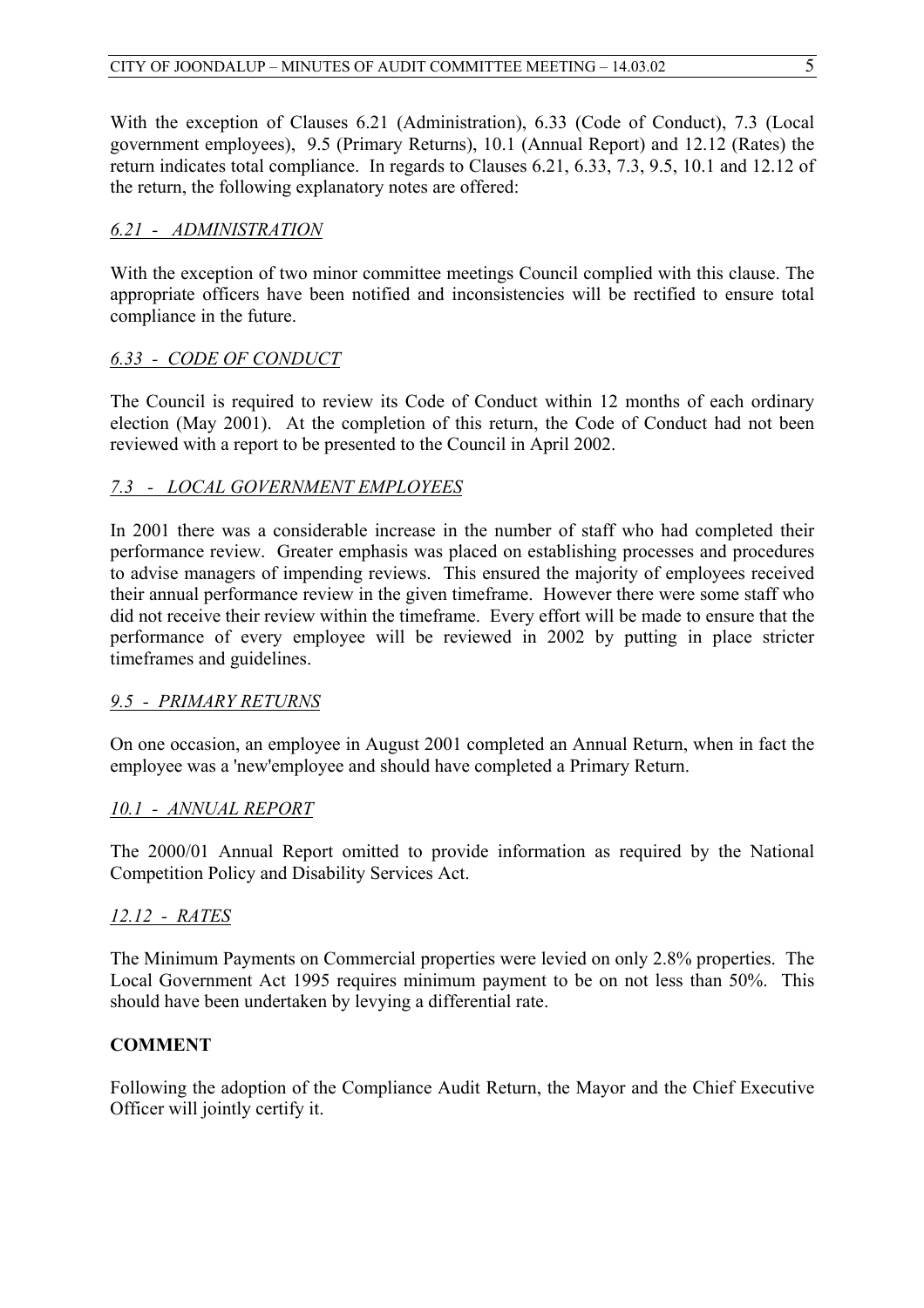# **Return Audit**

Arrangements have been made for an independent audit to be undertaken of the various reporting items included in the Statutory Compliance Return. A further report on the results of the audit will be provided to the Audit Committee.

#### **VOTING REQUIREMENTS**

Simple Majority

*Note: It is a requirement of the Return that details of voting (ie carried 12/3) be recorded in the minutes.*

**MOVED Cr Baker, SECONDED Cr Barnett that it be recommended that Council ADOPTS the completed Local Government Compliance Audit Return for the period 1 January 2001 to 31 December 2001 and appended notes attached to this Report.**

#### **The Motion was Put and CARRIED**

# **ITEM 4** THIS ITEM WAS CONFIDENTIAL AND NOT FOR PUBLICATION

#### **GENERAL BUSINESS**

#### **ENTERPRISE BARGAINING AGREEMENT**

Cr Carlos requested a report be submitted to the next meeting of the Audit Committee in relation to the remuneration arrangement for staff not covered by the current EBA.

**MOVED Cr Carlos, SECONDED Cr Barnett that a report be submitted to the next meeting of the Audit Committee in relation to the remuneration arrangement for staff not covered by the current Enterprise Bargaining Agreement (EBA).**

#### **The Motion was Put and CARRIED**

# **ELECTED MEMBERS' EXPENSES**

Cr Mackintosh moved the following Motion in relation to Elected Members' expenses.

# **MOVED Cr Mackintosh, SECONDED Cr Baker that in view of:**

- **widespread concerns in the local community regarding the possibility of a substantial rate increase as part and parcel of the 2002/03 Council Budgetary measures;**
- **the need for Councillors to set a good example for the staff at the City of Joondalup in reigning in unnesessary or exorbitant expenditure;**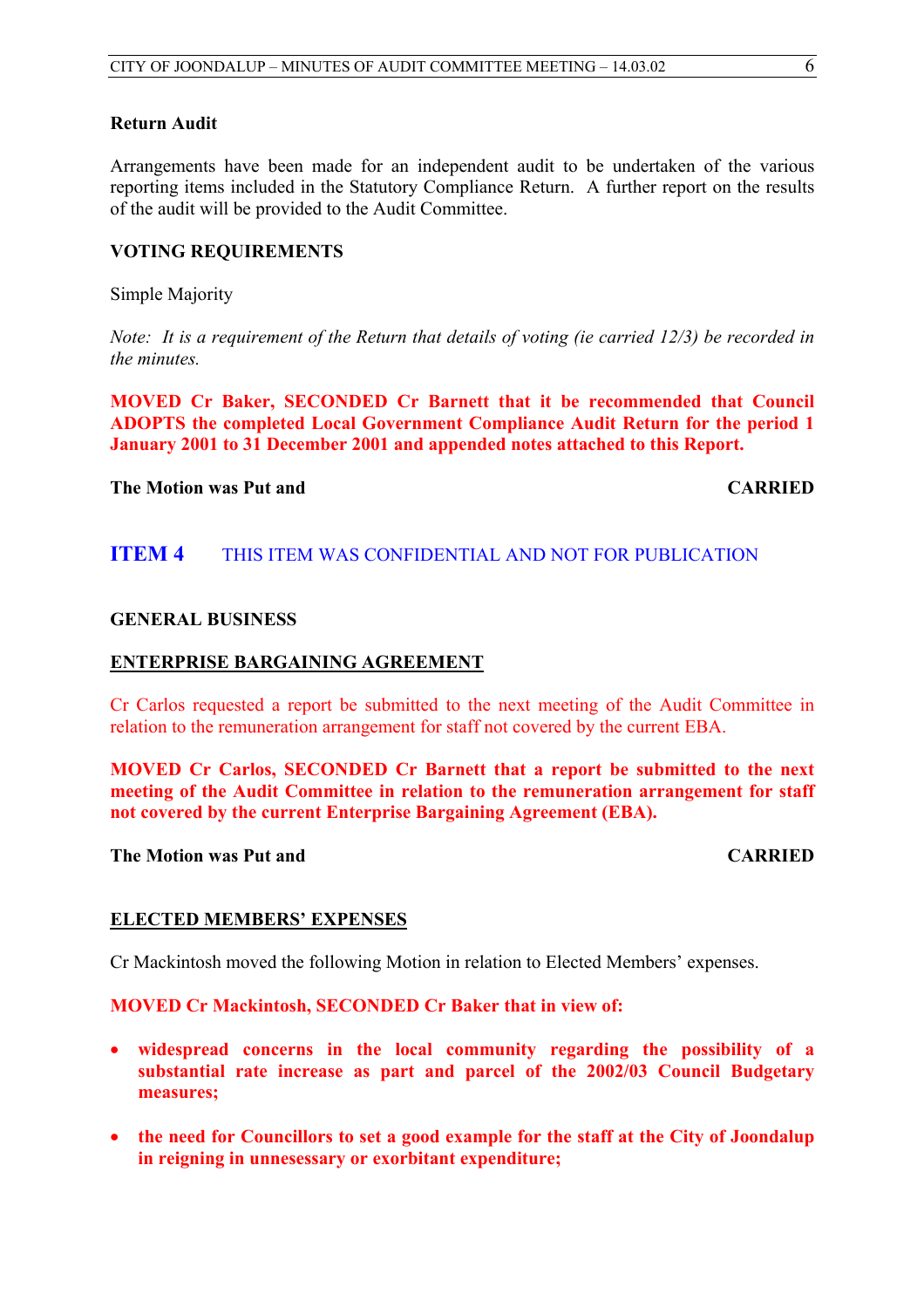**the Audit Committee recommends that a detailed report be prepared setting out:**

- **1 the expenditure for the current financial year incurred by each Councillor regarding:**
	- **(a) Councillors expenditure on training;**
	- **(b) Councillors expenditure on childcare;**
- **2 the current acquittal process in place regarding 1 (a) and (b) above;**

# **2 that the minutes of this meeting and the said report be included in the agenda for the next ordinary meeting of Council.**

The Manager, Audit and Executive Services explained the process now in place for claiming expenses in relation to childcare.

**AMENDMENT MOVED Cr Barnett, SECONDED Cr Kenworthy that Point 3 be amended to read that the report relating to the issues of expenditure on training and childcare be submitted to the Audit Committee for further consideration.**

**The Amendment was Put and CARRIED** 

**The original Motion, as amended being:**

**That in view of:**

- **widespread concerns in the local community regarding the possibility of a substantial rate increase as part and parcel of the 2002/03 Council Budgetary measures;**
- **the need for Councillors to set a good example for the staff at the City of Joondalup in reigning in unnesessary or exorbitant expenditure;**

**the Audit Committee recommends that a detailed report be prepared setting out:**

- **1 the current expenditure for the current financial year incurred by each Councillor regarding:**
	- **(a) Councillors expenditure on training;**
	- **(b) Councillors expenditure on childcare;**
- **2 the current acquittal process in place regarding 1 (a) and (b) above;**
- **3 that the report relating to the issues of expenditure on training and childcare be submitted to the Audit Committee for further consideration.**

**The Motion was Put and CARRIED**